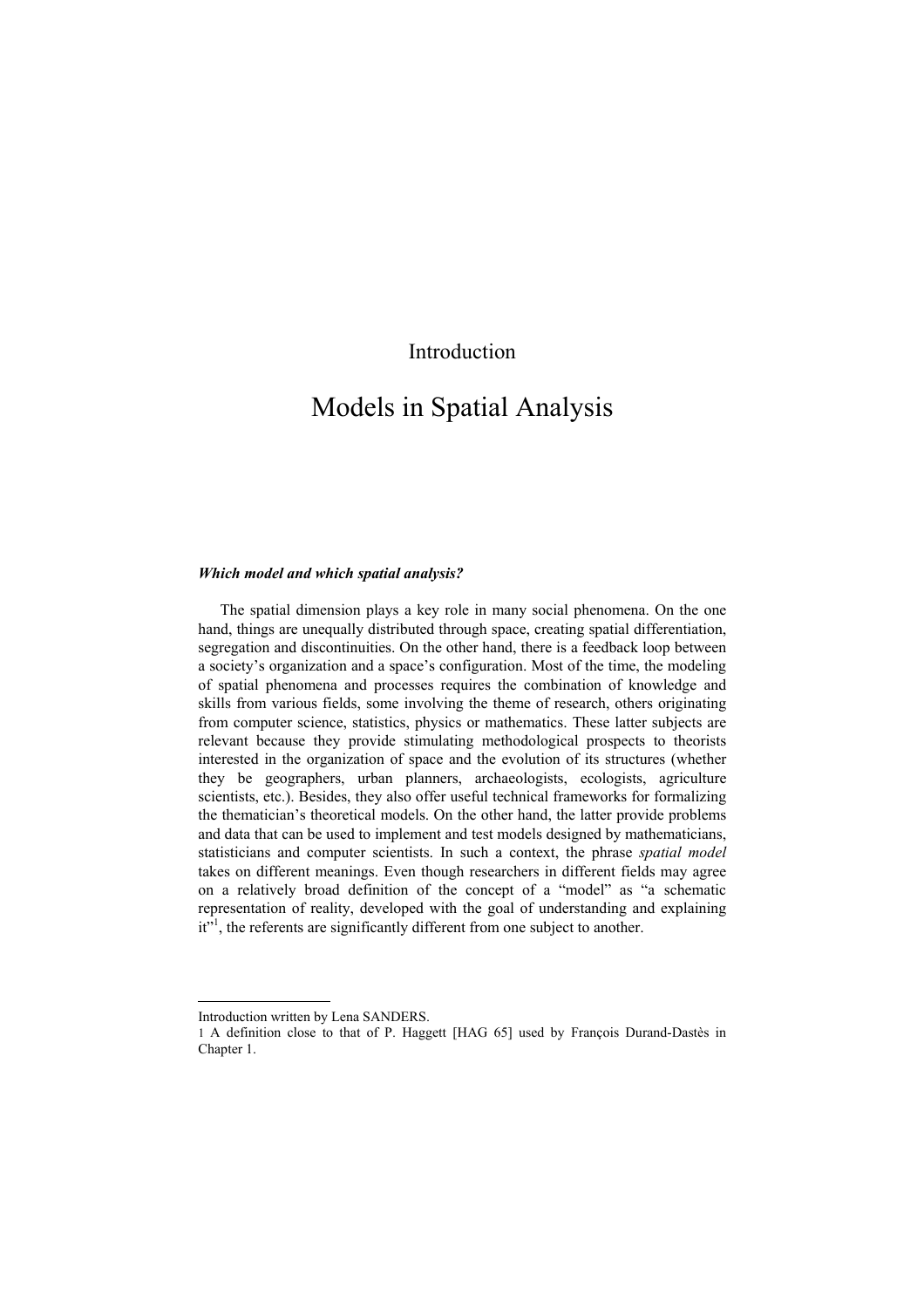## xvi Models in Spatial Analysis

In order to illustrate the diversity of meanings that come with the word "model" in a given application, in the following sections we will rely for the most part on two concrete examples. In the first, the goal is to model the evolution of the spatial distribution of the population over a few decades and, in the second, of the land use . From a methodological perspective, each of these two examples involves dealing with and modeling "spatial dynamics". However, *modeling* spatial dynamics can take on several different meanings: it can consist of describing changes as clearly as possible, or of finding causality underlying the type and speed of the observed evolution. These two approaches, the former used to describe and the latter to explain, should logically complement each other and be conducted one after the other. In practice, however, the line between the two is not always clear, and the structure of the information itself leads to different attitudes in research. If this structure is complex, the first step can constitute the entire work of modeling. Indeed, the objective is then to provide a simplified picture, in the form of a map, for example, of a complex information obtained from several sources. If, on the other hand, the information is described by a simple and relatively regular structure, such as in the case of statistical information, the first step is short and most of the modeling work is done in the second. In order to study spatial differentials in population growth, the geographer will build an explanatory model based on mechanisms he knows are fundamental, the role of rent, the effects of competition for space, urban polarization, the deterring effect of distance, etc. In order to study the evolution of land use, the agriculture scientist will develop a model involving the modes and structures of farming, the specializations and quality of soil.

In any case, the first step consists of identifying the elementary objects that give the level at which the information has to be collected. These objects can be cells or pixels (image analysis), households or firms (surveys or census results), or spatial entities (morphological or administrative units). When studying a settlement system, the elementary entities can be municipalities or agglomerations. When analyzing land use, plots or farms can be used. This identification becomes more complicated in a dynamic framework, since there can be changes in the object's semantics (when a given agglomeration "absorbs" another, for example), identifier (a plot can be divided in two) or its spatial extent (expansion of a farm) [CHE 95]. Once the objects are identified, we have to come up with ways of measuring changes that make sense in regards to the topic, and which are compatible with the spatial scale. Already, throughout this entire process of formalizing information, we are dealing with *models*. These are, on the one hand, conceptual models concerning the meaning of the chosen indicators, particularly the link between the phenomenon being studied (which refers to a *theoretical* framework) and the set of data obtained from its measurements (which refers to what is *observable*), given the observation levels that were chosen. These are, on the other hand, models of data that are necessary to organize thematic and geometric information in order to process them (relational , object-oriented, vector/raster, etc.).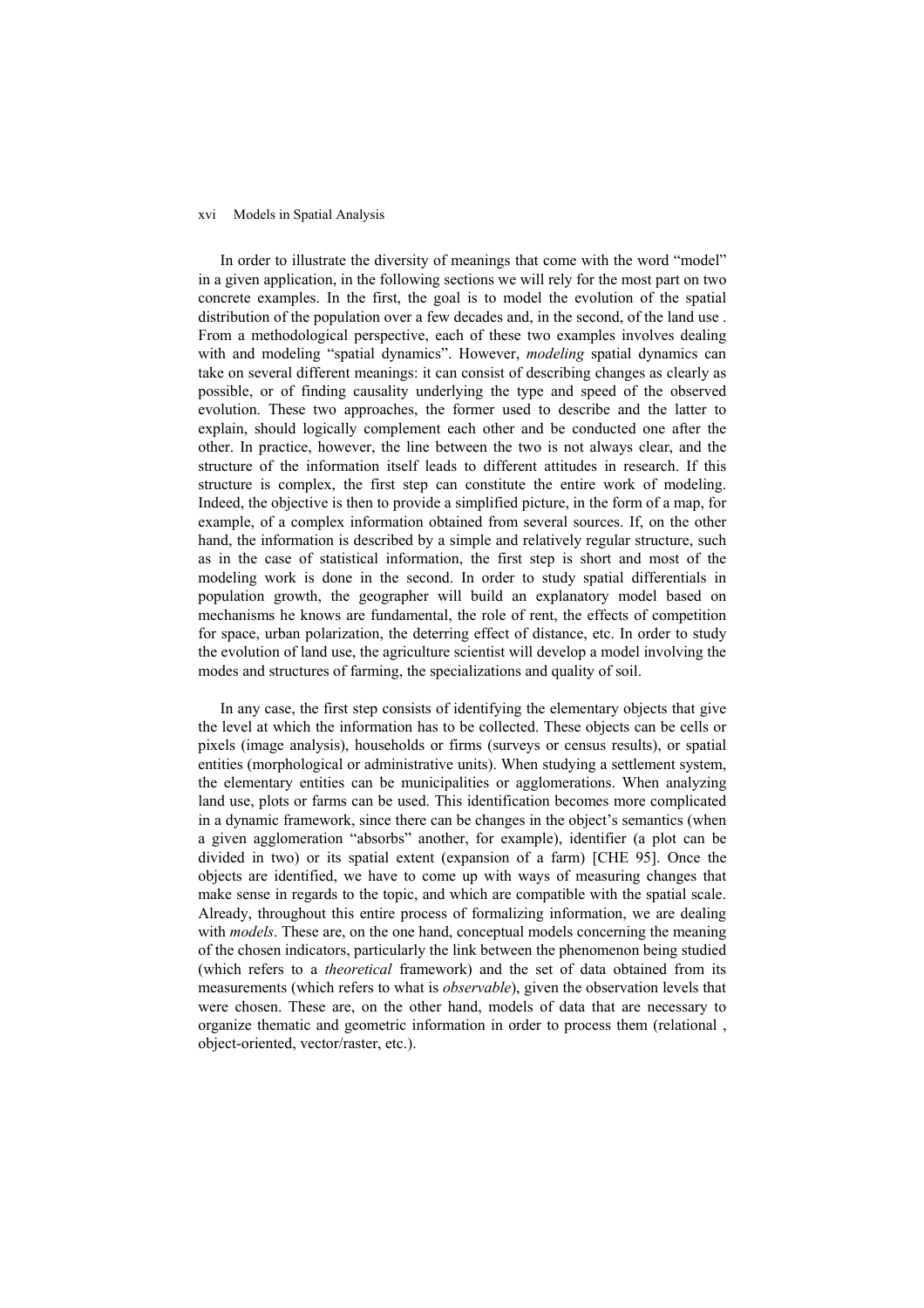Once the thematic model has been designed and the gathered information has been organized, it is necessary to formalize the model in order to validate it, to test hypotheses and, sometimes, to establish scenarios to conduct prospective studies or to help decision making. Different approaches are then possible, each one associated with a specific set of skills.

If we choose a geomatics approach, we would develop and use the functionalities of a geographic information system (GIS) in order to connect layers of information related to different aspects of the phenomenon being studied and to find evidence of possible spatial regularities. We can construct, for example, requests designed to pinpoint plots located at a certain distance from a freeway interchange and that have undergone a specific change in land use. If we choose a statistical framework, a typical method consists of identifying the variables that have to "be explained" (dependent variables), quantitative (population growth rate, variations in the number of jobs) or qualitative (changes in land use, changes in the economic profile), and "explanatory" variables that refer to the features of the agglomerations or land plots and express the hypotheses set out in the thematic model. For the statistician the discussion will focus on the choice of a *statistical model*, linear, loglinear, exponential, etc., depending on the statistical nature of the variables and on their relations. Facing the same question, researchers trained in mathematics or physics will develop a dynamic model in the framework of complex systems (for example, a non-linear prey-predator model) that includes bifurcation properties. These will be particularly useful if we consider that the parameters that characterize the general environment of the system being studied are governed by threshold effects that may cause a qualitative change in the behavior of settlement dynamics. Formalizing the model within the framework of computer sciences will lead to the use of cellular automata or multi-agent systems and to focusing on interaction and emergence properties. Such models work by conducting simulations, and these are particularly useful when trying to establish the effect that the set of local interactions has on the evolution of spatial structures at a higher level [WHI 97, BEN 04, POR 04].

To the thematician, these different approaches represent a series of methods that are useful to formalize and test his thematic model, each one leading to different and complementary possibilities. His choice will depend on his abilities, his collaborations or, better, on the adequacy between his hypotheses on the why and the how of the change he is interested in and the properties of the available statistical, physical, geomatics or computer model. In some cases, he may have to use a series of models: a GIS to create spatial indicators; a statistical model to test the relevance of the relationship between some of the variables used, or also to estimate missing information; a differential equation model to deal with the overall evolutions of a certain number of state variables; a cellular automata model to simulate the local spatial interactions; a multi-agent system to account for the effects of a cooperation between several agents. In order to implement a thematic model, it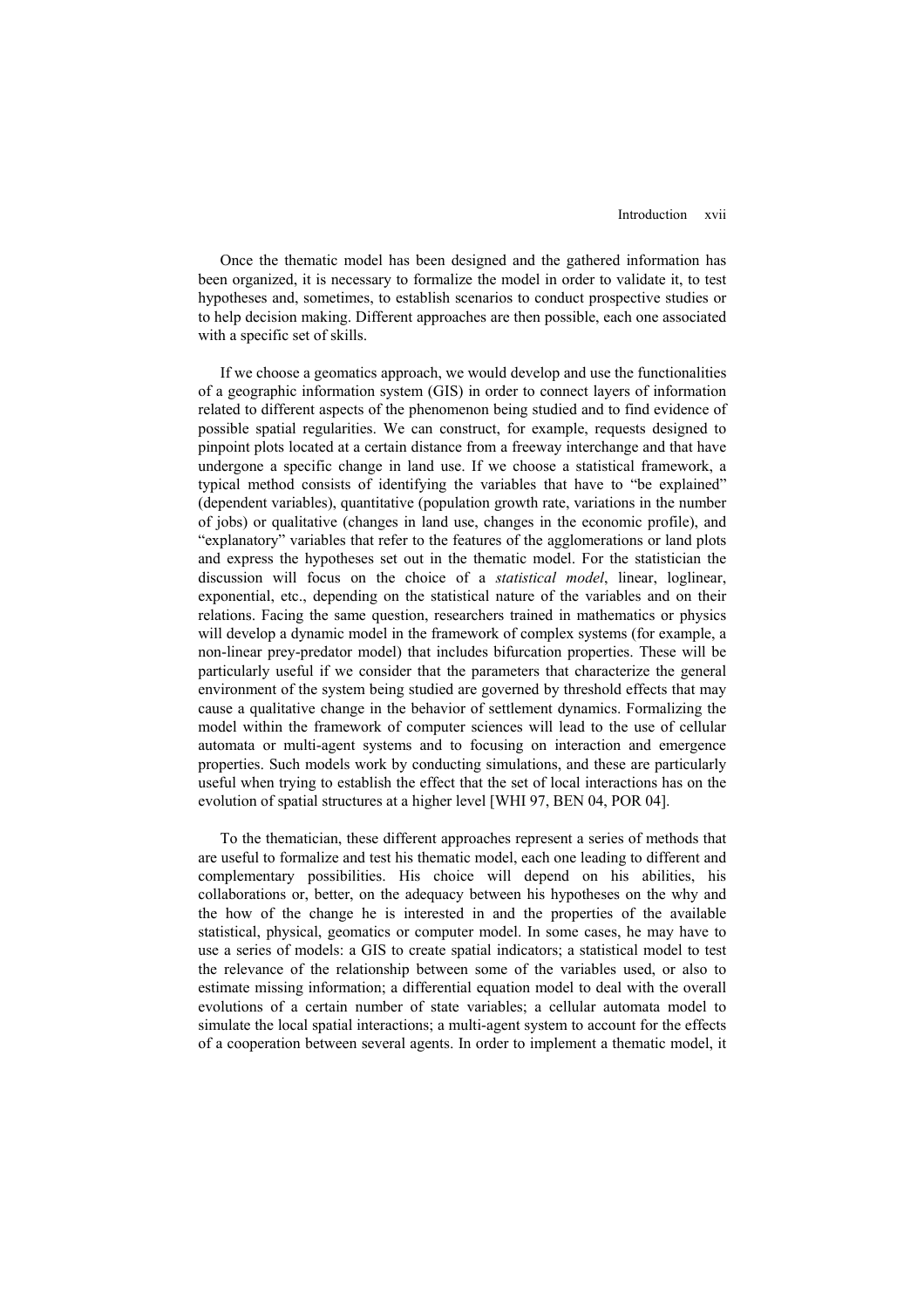#### xviii Models in Spatial Analysis

thus becomes necessary to string together, to couple and to integrate models originating from different fields, and confusions of course can occur when the same word "model" is used without being associated with a complement that specifies its meaning.

Each of these groups of methods has its specific advantages and integrates in its own way the spatial dimension of the phenomena being studied. The statistical approach emphasizes the covariation mechanisms of the phenomena, and space can be included in the analysis by means, first, of the type of statistical individuals considered (spatial entities, location pairs) and, second, of the variables (distances, shapes of spacings or types of neighborhoods, for example). In dynamic models, space can, in the same way, intervene as a frame for the studied objects (spatial entities), and also through an interaction term, connecting the dynamics of the entities with each other (the distance or the commuting cost between two entities, for example). If the cellular automata are used to represent geographic space, the very driving force of the change is spatial, since any change can be determined based on the neighborhood configuration. Each of these methodological frameworks can be used with the goal of describing, exploring or explaining. The lines that separate these approaches are not always clear and depend more on how the researcher designs his methodological device than on the methods themselves.

The question can be stated in similar terms for *spatial analysis*. Depending on the contexts and the authors, different meanings are bound to this concept in the case of geography alone. Some give the phrase a strong thematic meaning: "Formalized analysis of the configuration and properties of the geographic space, as it is produced and experienced by human societies" [PUM 97]. Others emphasize the spatial aspect of the phenomenon being studied: "Searching, within the features of spatial entities, what is relevant to their geographic positions, particularly their *relative* geographic positions, making it necessary to model the spatial structure" [CHA 95]. Others, finally, insist on the methodological aspects, and spatial analysis refers to the "set of mathematical and statistical methods designed to specify the nature, the quality, the quantity related to places and to their relations – all of this defining space – by studying both attributes and localizations" [BRU 92], or also, in a similar approach, a "whole cluster of techniques and models which apply formal, usually quantitative, structures to systems in which the prime variables of interest vary significantly across space" [LON 96]. GIS users, on the other hand, when they use the phrase spatial analysis, refer to a set of functionalities, such as superposition techniques, topological and geometric functions, interpolation techniques, network analysis, etc.

Again, there can be some confusion between thematicians, such as geographers, who see spatial analysis as a conceptual framework in which the effects of position, neighborhood and co-occurrence play a key role in helping to make clear the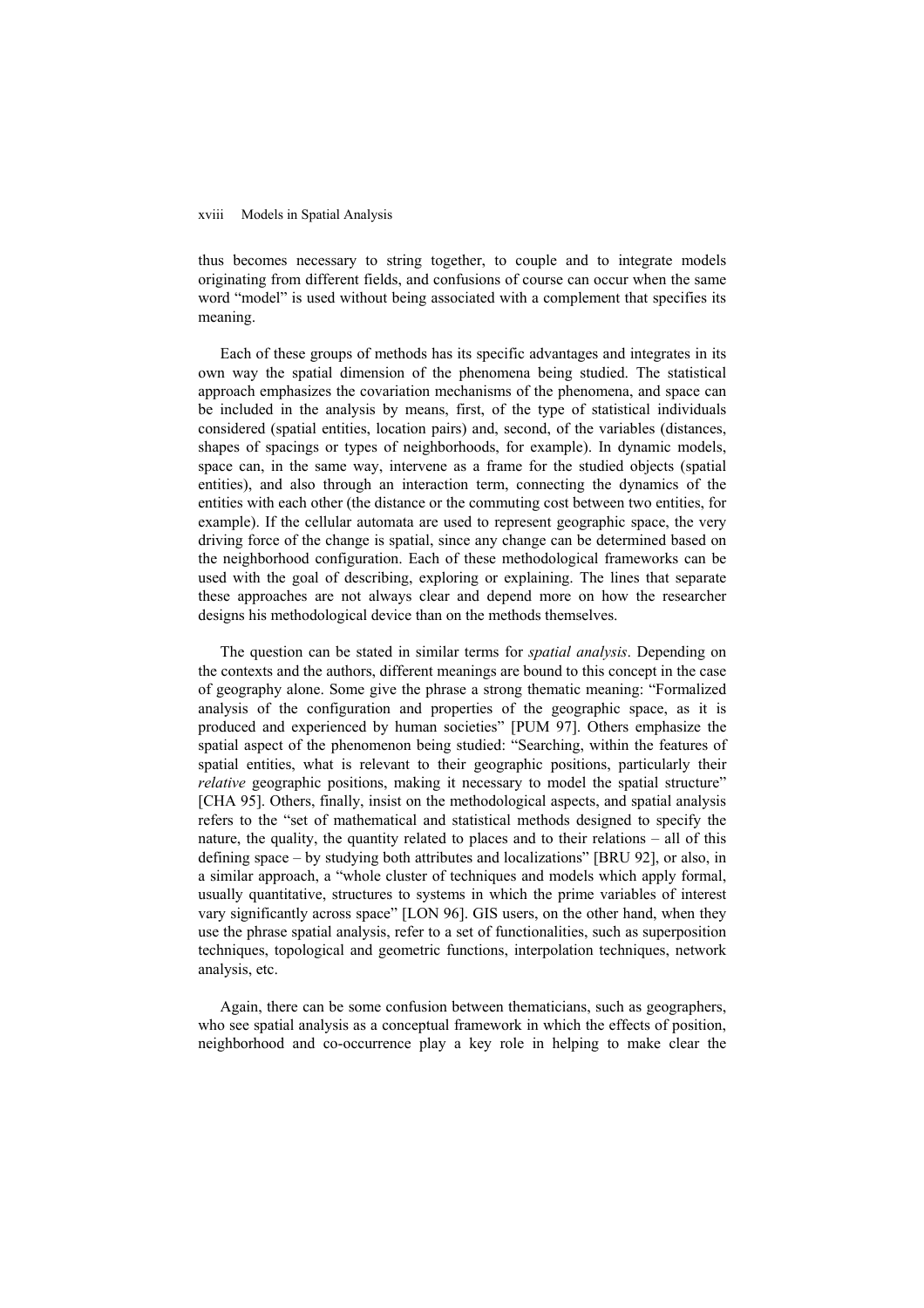interactions between space and society, associated with elementary spatial models referring to gravity, potential, diffusion and to the tools of spatial statistics (for example, spatial autocorrelation, variogram), and GIS users for whom the phrase spatial analysis sometimes means the same thing as the geometric and superposition functionalities of GISs.

Thus, a computer scientist and a thematician do not share the same meaning for the phrase "models in spatial analysis". We will not discuss in detail in this book the differences in points of view, but instead we will adopt the following statement. The idea is to describe the approaches concerned with *thematic* modeling, and to give an idea of the diversity of the methodological choices made in practice by those whose object of study is strongly rooted in space. Any modeling requires geographic information to be formalized, but the emphasis does not rest explicitly on this question, but rather on how the hypotheses are formalized. The goal is to understand, explain and simulate spatial organizations, special localizations, the emergence or the end of certain phenomena in certain locations, and the types of interactions between different places.

Geographic information plays a central role in all of the studies detailed in this book, even if there are few explicit references to GISs. Despite going unnoticed in these modeling studies, they have nonetheless a strong implicit presence and are essential tools in some processing steps. Certain spatial analysis methods useful for developing a thematic spatial model exist in the GIS, or can easily be internalized, while others are used in completely independent ways or are coupled. Geographers have produced remarkable advances over the last decade in coupling and integrating tools of spatial analysis, simulation models and GIS ([MAG 06]).

Each chapter in this book shows the relationship between a conceptual framework of spatial analysis and a set of methods and models. The frameworks are related to the questions of localizations and interactions in space, of geographic scales and levels of observation, of spatial dynamics. Some authors favor the contribution of a group of methods originating from statistics, mathematics, and computer science, while others base their presentations on theories deeply rooted in geography or economics. All of them attach a key importance to the connection between the thematic meaning of their studies and the properties of the tools they have chosen. Space is present both as an object – the objective being to describe, understand and predict localizations, spatial configurations and their evolution – and as a part of the explanation – the objective being to assess the effects of location and neighborhood on these localizations, configurations and changes.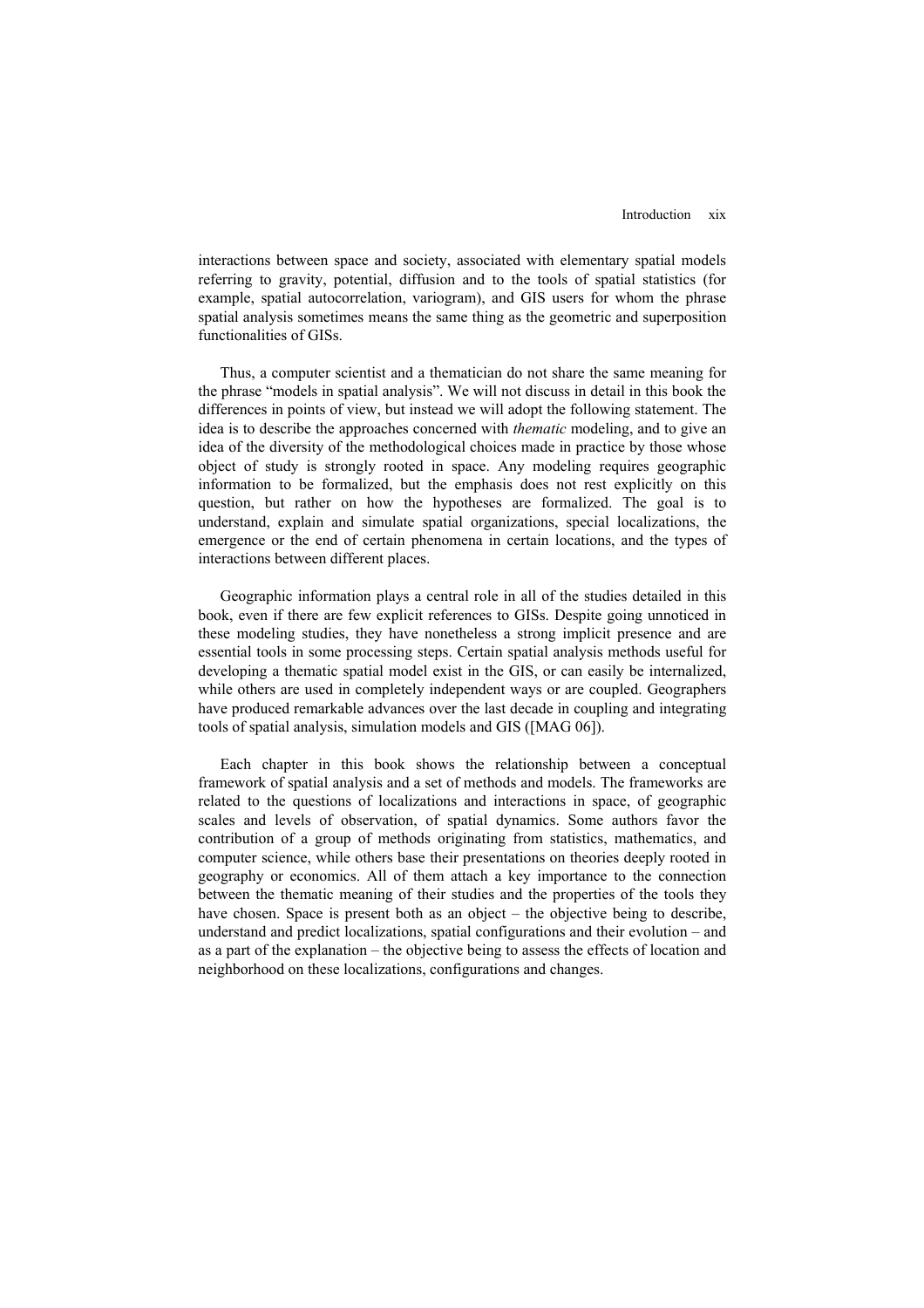### xx Models in Spatial Analysis

#### *Two central and recurring concepts: spatial interactions, levels of observation*

Every chapter in this book deals with situations where space plays a key role, sometimes as a passive frame but most often as an active function. On the other hand, the various chapters are very diverse in terms of the phenomena being studied (for example, water run-off, localization of public services, population mobility), of the analysis tools (for example, multivariate analysis, differential equations, multiagent systems), of spatial scales (from a square foot cell to the national level) and time scales (from a minute to a century). This book thus illustrates the diversity of questions and practices in spatial analysis modeling. Beyond this diversity, there are recurring concepts that are unavoidable in any approach in terms of spatial analysis. These concepts are spatial interactions and levels.

## *Modeling spatial interactions*

The concept of spatial interactions is used in most chapters, and is in fact at the core of the spatial analysis approach. When the locations have been characterized, when the intensity and the types of spatial differentiations have been determined, and when the similarities and contrasts have been brought to light, the next task consists of finding the relationship between these features of spatial organization and the exchanges these locations maintain among each other, as well as the mutual influences they have on each other. These influences and exchanges originate from the disparities of space; in fact Alain Franc uses the phrase "interactions driven by spatial organization" (Chapter 9). The other way round, these interactions, in turn, contribute to producing disparities. Thus, spatial interactions reflect relations of complementarity and/or competition between the locations and act as a driving force in the transformation and the dynamics of spatial systems. The interaction between these locations can either be the object of research itself (when trying to explain why some flows are more or less significant between certain pairs of locations), or represent a constraint (movement from one location to another is viewed as a constraint on achieving a task for a given agent), or also constitute the explanatory element of a dynamic (the start of or an increase in a phenomenon in a location brought about by exchanges with other locations).

As a result, spatial interactions take on various forms, operate on several levels, and their analyses lead to different formalizations. In the following sections, we will attempt to express the major aspects of this diversity that are dealt with throughout the different chapters.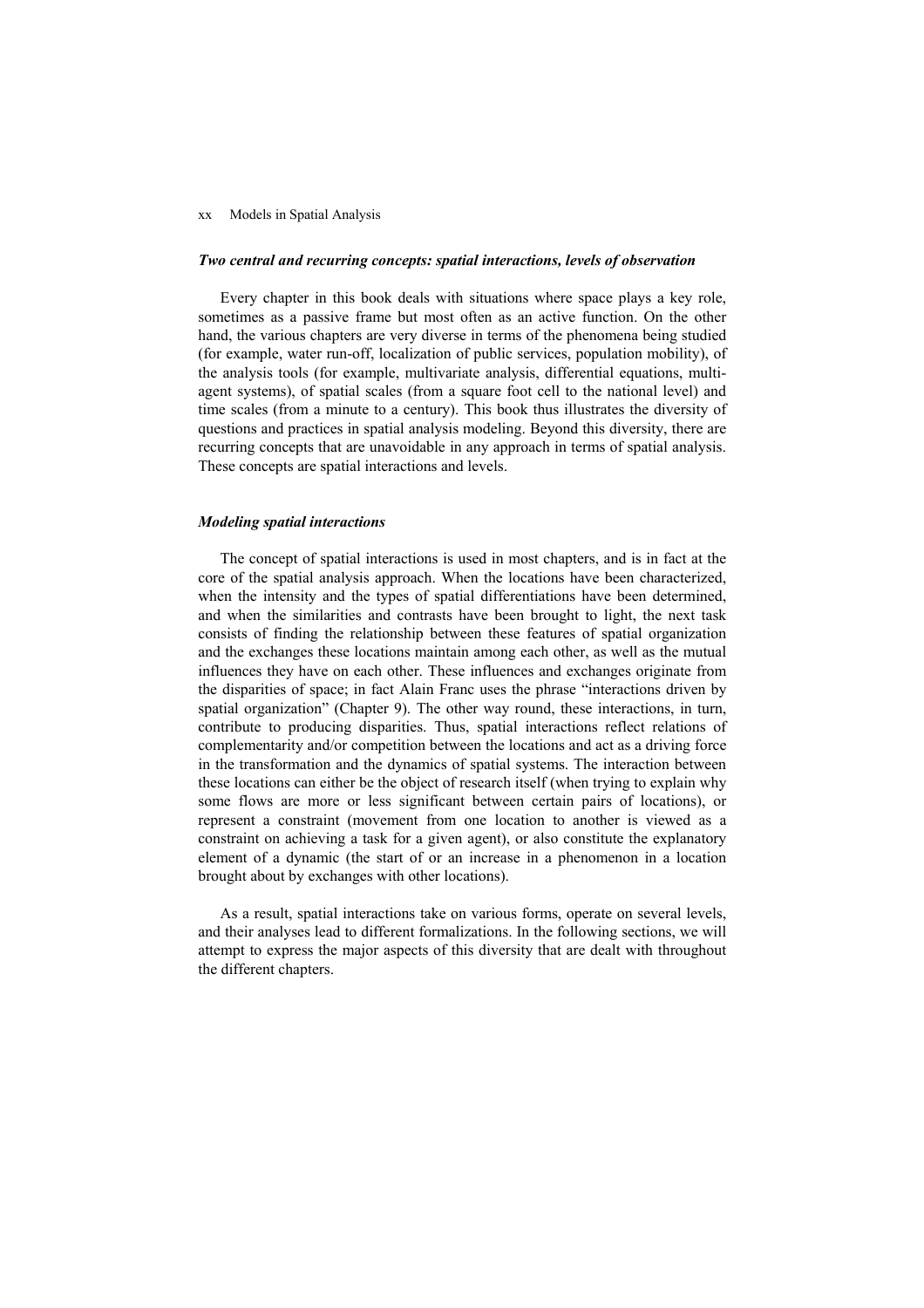## *Exchanges between pairs of locations*

In a first set of models, locations have symmetrical roles, because each location has the possibility of being a transmitter and a receiver. When studying interregional migratory exchanges, for example, each considered area represents a possible settling location for migrants from elsewhere and, at the same time, is the departure location for a certain number of inhabitants who have decided to migrate. The most common spatial interaction models are designed to express the intensity of the flows or exchanges between an original location and a destination, depending on the characteristics of these locations (in terms of departure potential and attractiveness of the destination) and on the deterrent effect of the distance between the two locations. François Durand-Dastès (Chapter 1) uses the gravity model, one of the most common in spatial analysis, to account for what he refers to as the "universals" of modeling. In more general terms, the author stresses the connection between interaction and causality, and underlines the importance of considering spatial interaction for the choice of a type of systemic formalization in spatial analysis.

Exchanges between locations can be material or immaterial, they can be expressed in terms of their quantity (number of migrants) or their nature (presence of a connection by air), and they can be described using sagittal, chorematic or matrix models. The combination of all the spatial interactions operating on an elementary level sometimes leads to the emergence of complex spatial structures. Pierre Frankhauser and Denise Pumain analyze the contribution of fractals to the study of such structures (Chapter 10).

#### *Exchanges between locations with different statuses*

A certain number of interactions, on the other hand, are dissymmetric from a semantic perspective, and explicitly involve differences in status between the locations that are considered. Such is the case for diffusion phenomena, in which one or several places are considered as favored transmitters (of information, an innovation, a disease) whereas the other places constitute locations for the receivers, the adopters, the contaminated. This is also the case when considering consumers, characterized by where they live, searching for a localized service: school, day care center, hospital, etc. Depending on the problem, different formalizations are possible. The first thing to do is to determine on what geographic level the starting place (the location with access to the innovation or accommodating the population expressing a potential demand) should be considered: building, block, city or a larger area (in practice, an administrative district most of the time). Destination locations can be identified as entities of the same nature, or simply defined by localized points in the case of a service for example. We then have to determine an adequate model to describe the associated interactions and their consequences on the organization of space and on its dynamics.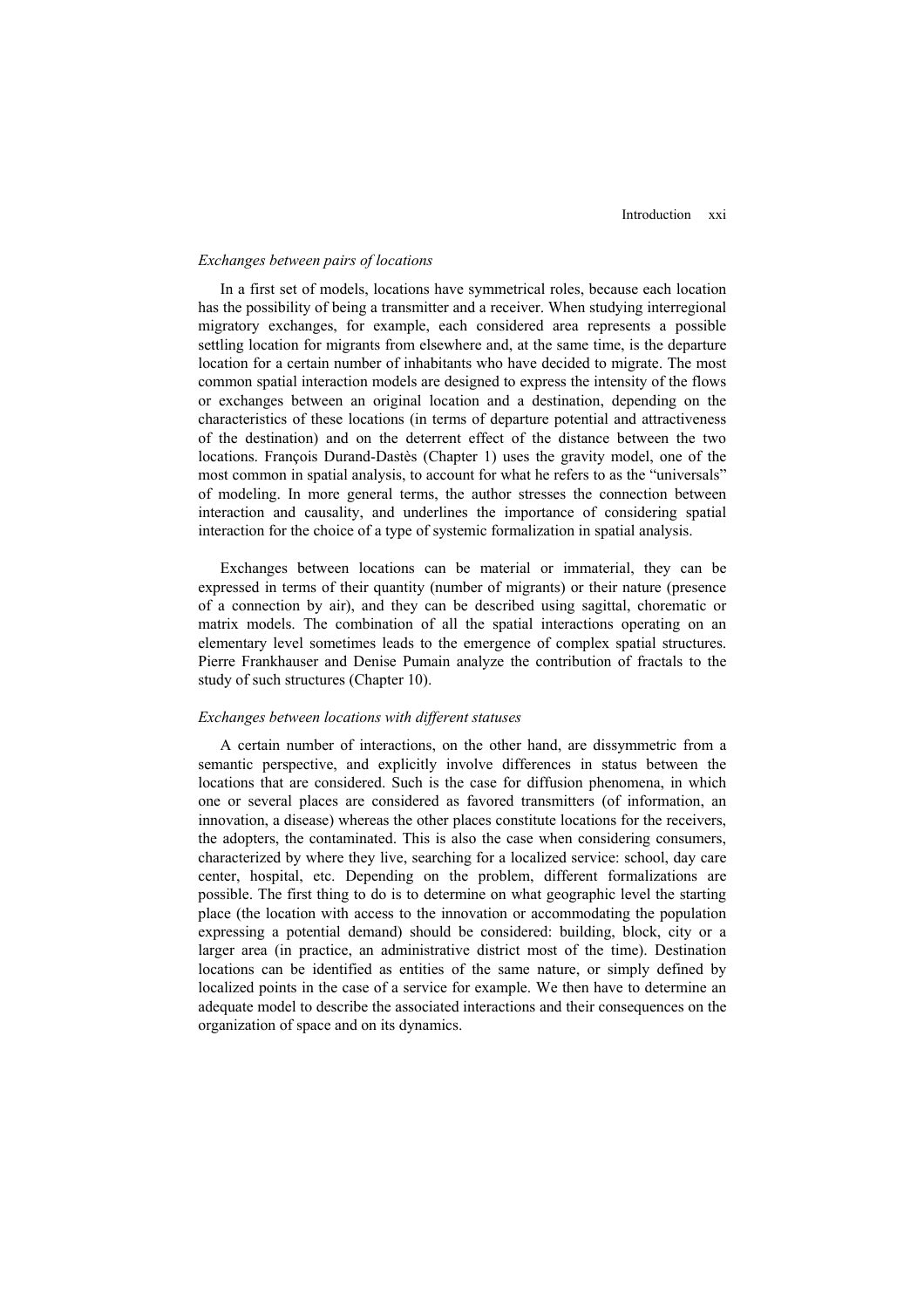## xxii Models in Spatial Analysis

In Chapter 3, Dominique Peters and Isabelle Thomas present models that can be used to determine the optimal location of public services given the distribution of the population concerned by these services. Rather than using the word interaction, they suggest the concept of *spatial adequacy* between the supply and the demand for these services. Chapter 5, by Thérèse Saint-Julien, focuses on the spatial diffusion phenomena and on how they are formalized, the idea being that a certain number of transformations of space are due to *contagion* effects. The phenomenon may be physical, such as the propagation of a plant or a disease, or social, by means of imitation behavior, in areas as diverse as innovation in agriculture or architecture, and behaviors in terms of fertility. The most common formalizations, developed in the 1950s, remain valid today on a conceptual level, with much broader possibilities for technical applications.

In Chapter 4, Sonia Chardonnel shows how the principles of *time-geography* are used in order to simulate the impact of a change in public transportation on the individual possibilities of achieving space-time trajectories. In this case, spatial interaction is in the form of commutes, for example "home – day care center – workplace – day care center – home", in accordance with certain constraints on the individuals' schedules and how long they have to stay in certain locations. The point of view is that of the individual subject to constraints in space (reaching a destination while stopping at certain required stops, for example, the day care center) and in time (observing the opening hours of the day care center and work hours).

Chapters 3 and 5 illustrate how, faced with the similar problem of access to a service, the model depends on the research prospects: in one case, the objective is to optimize the localization of a set of recycling centers, while in the other, the access to day care acts as a constraint on the home-to-work commutes of individuals. In the first case, an optimization model is used to provide the distribution of recycling centers that leads to minimize the sum of individual trips. In the second, the locations of the home and day care centers are set, and simulations based on logical rules, involving schedules and lengths of time, are used in order to test the impact of improvements on public transportation, in terms of frequency, on the range of individual possibilities.

#### *Influence of a location on neighboring locations*

Spatial interactions can also be expressed as an *influence* of a location on another, without being explicitly embodied in the form of a measurable exchange or flow. Cellular automata are often used to formalize the effect of such influences on local change and simulate the spatial configurations that arise at a global level. In Chapter 8, Françoise Dureau and Christiane Weber present a model for land use change at a pixel level. The land use is identified based on the analysis of a satellite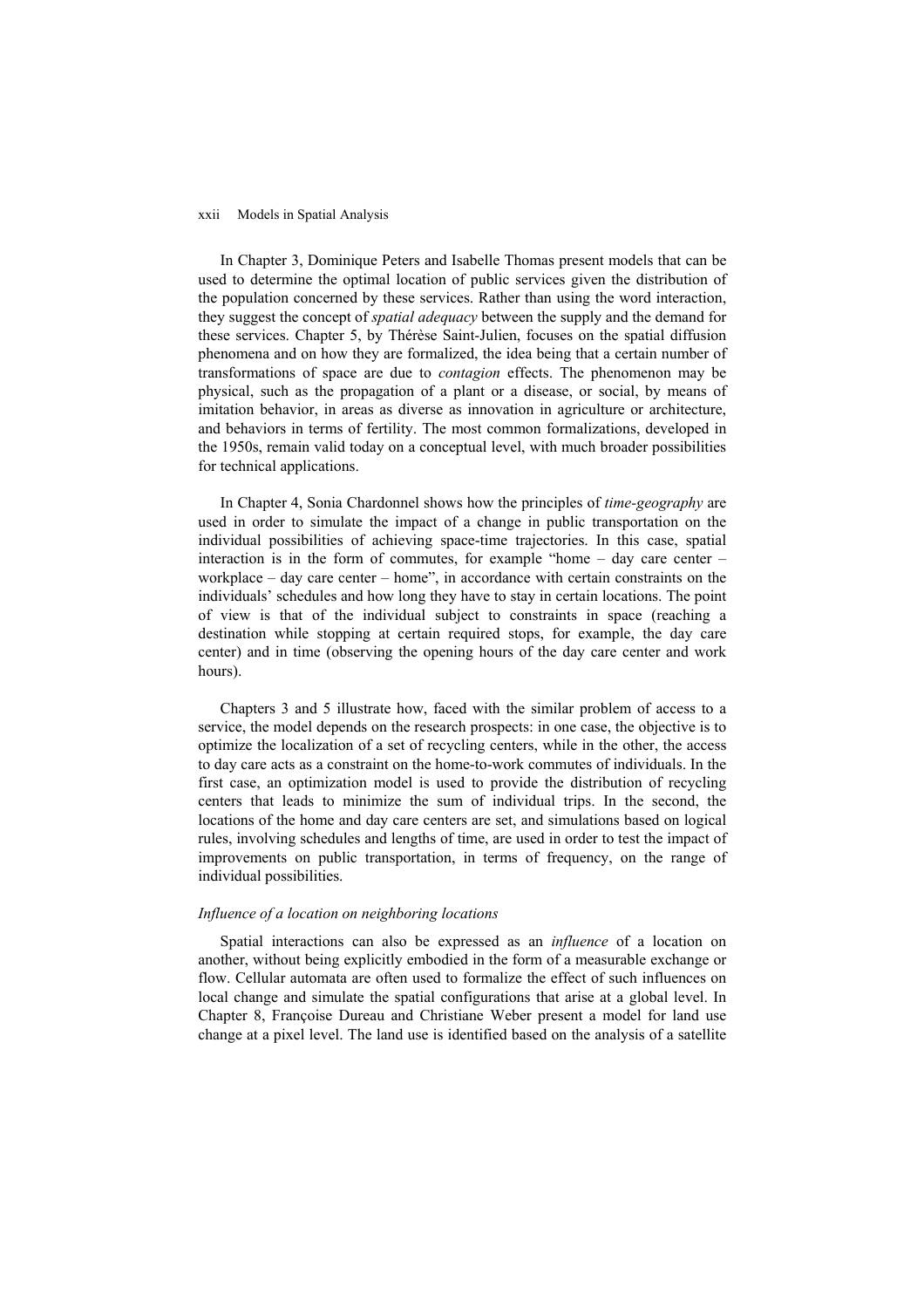picture, then the potential for change in land use is determined for each pixel based on land use in the neighboring pixels, the intensity of the influence decreasing with distance. The authors used this model to simulate the expansion of construction on the outskirts of Bogota.

Hélène Mathian and Marie Piron (Chapter 2) have also focused on the formalization of the consequences of proximity relations. These relations are the result of similarities or, on the contrary, of oppositions between the locations, and the associated spatial structuralization can be determined from local statistics. Such influences can work according to a logic of location pairs (what happens in location A depends on the characteristics of location B) or according to a logic of *context* (what happens in location A depends on the general characteristics of the environment where A is located). The authors show how the statistics formalism contributes to describing and sometimes explaining the result of this influence system on the intensities of the spatial differentiations. A mathematical formalization of the same phenomena is given in Chapter 9, focusing more on the dynamic aspects of the interactions. The geographic coordinates of the spatial entities described by the model then play the role of parameters in the space-time system being studied.

## *Interaction between agents, groups of agents and the environment*

Throughout the previous section, we have focused on spatial interactions as interactions between *locations*. This phrase, which relies mostly on an aggregate logic, is used in order to emphasize spatial logics, but clearly these interactions *between the locations* take shape most of the time as exchanges between agents who live and act in these locations: these are exchanges between individuals, or between individuals and groups, or also between individuals and firms or institutions. Chapters 4, 5 and 6 give great importance to individuals and deal with interactions on this level more explicitly. Thus, Einar Holm and Lena Sanders examine the interactions that drive the decision to migrate and which should be integrated into a microsimulation model: interactions of the individual with other members of the household, interactions with the agents comprising his environment (building, neighborhood, city), and finally, the relationship with the locations where he stopped along his own past trajectory (Chapter 6).

Another form of interaction is modeled by several authors: that which exists between individuals or groups and the environment. Most of the time, these interactions occur in a given space, but they are generally not described in terms of *spatial* interactions. These man-environment or society-nature interactions are discussed more explicitly in Chapter 7, where Jean-Pierre Treuil, Christian Mullon, Edith Perrier and Marie Piron explain the use of multi-agent systems to simulate spatialized dynamics, the driving force of change operating mainly through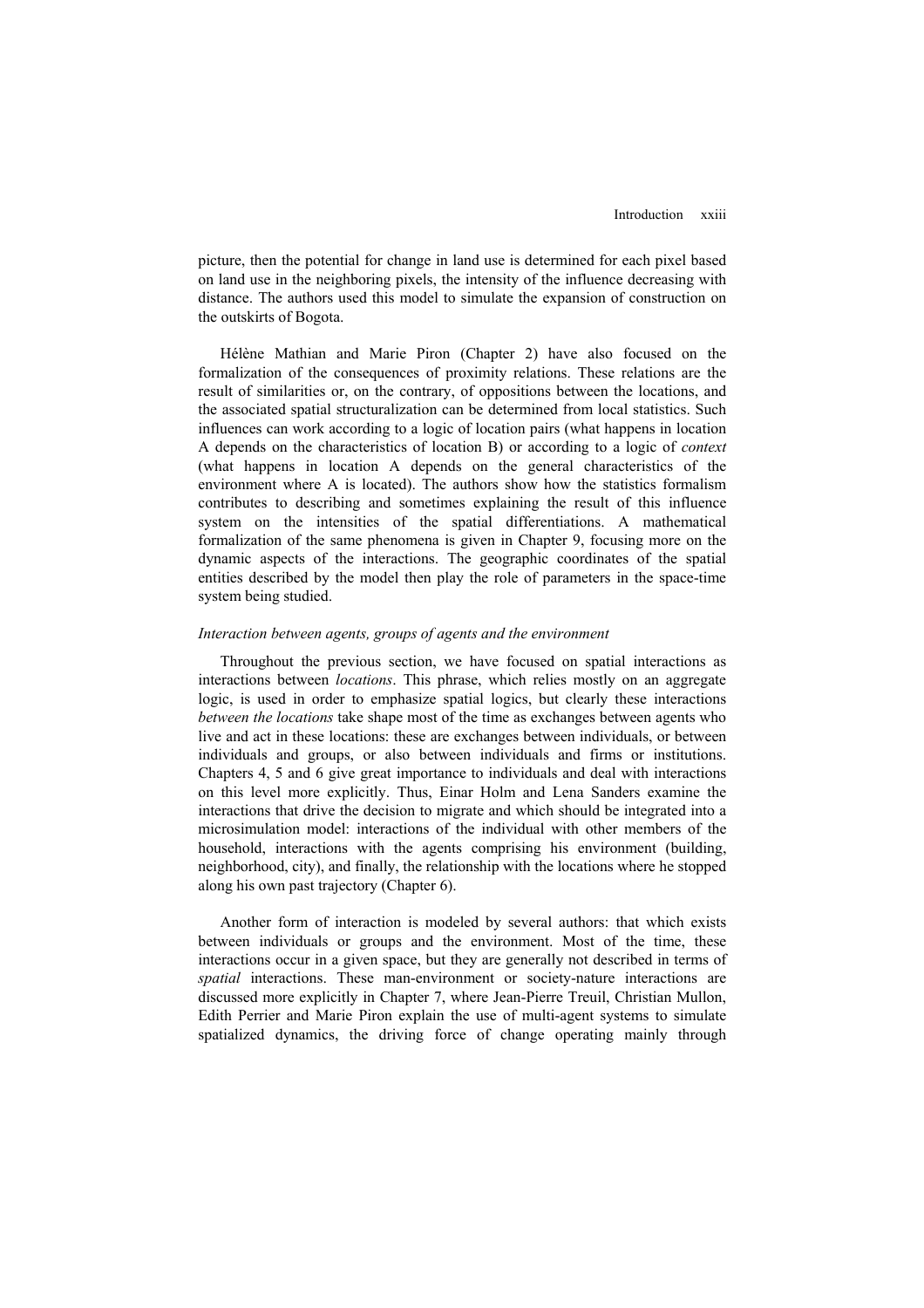## xxiv Models in Spatial Analysis

interactions between agents. The entire functional diversity of interactions is considered: solving computer science problems, simulating negotiation and cooperation problems between agents, managing the evolution of artificial worlds comprised of agents and resources that interact.

# *From the individual to the group, from the pixel to the area, from the element to the aggregate: the question of the level of observation and modeling*

There are two major questions in this field: what is the adequate level of observation given the question we wish to answer? How do we go from one level to another, in terms of semantics and methodology? Of course, no chapter can avoid facing the first question, and several of them explicitly deal with the second.

## *Choosing the level of observation*

The first step in many research studies consists of determining the best level of observation to choose, given the objective of the study. How the question is stated can sometimes lead to an obvious answer: if we wish to know what determines individuals in their choice of transportation from their home to their workplace, we have to work on the individual level; the same goes when focusing on the behavior of working parents and how they manage their daily space-time (see Chapter 4); on the other hand, if we study how an administrative or linguistic border can act as a barrier for migrating patterns, an aggregate level is preferable. Other questions lead to a large variety of possible choices. Such is the case when trying, in an operational process, to determine the localization of a public service (see Chapter 3). The question is to understand, given the distribution shape of the population expressing a need, as well as equity and cost criteria, what spatial aggregate level to choose in order to reach optimal localization. For other questions, finally, there can even be some controversy among researchers as to what level of observation and modeling to choose. In different subjects, there is also a debate between the advocates of modeling on the most basic level and those who suggest developing an aggregate model to describe the dynamics of spatial aggregates (see Chapters 6 and 7). In order to understand the dynamics of water run-off, should we track the "drops of water", or is it enough to formalize the question in terms of flows? In order to describe the dynamics of population in a set of municipalities, should we formalize the migration choices of individuals or attempt to model the intermunicipality regularities in terms of residential appeal? The problem commonly amounts to choosing between the individual level and the spatial aggregate level, but it also arises, sometimes in a more subtle form, when choosing a level of territorial organization over another (see Chapter 2).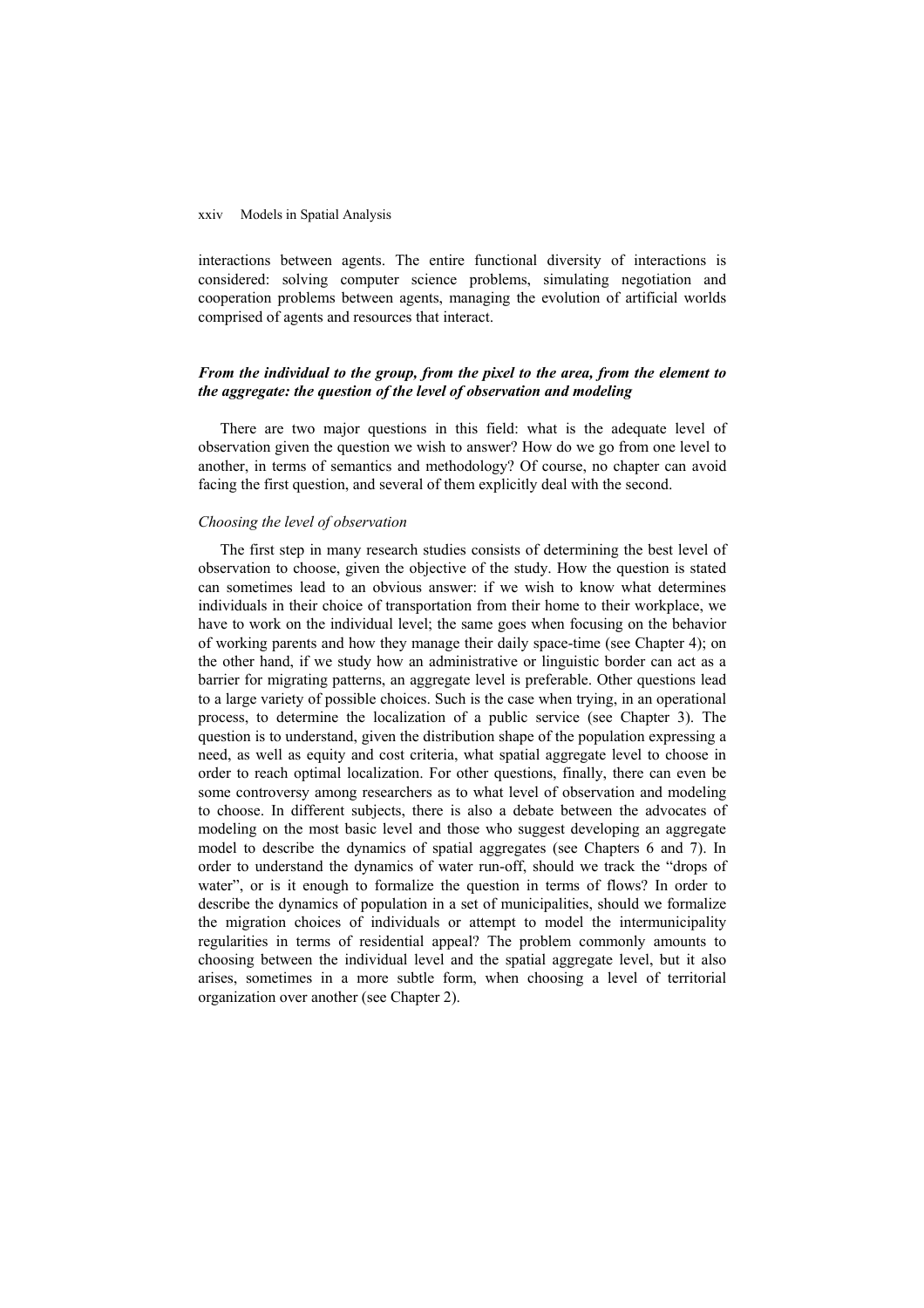#### *Articulating different levels of observation and modeling*

In a certain number of cases, the question is not what choice to make, but instead how to simultaneously use several levels in a heuristic perspective. Thus, the very meaning of both the attributes and the questions asked can vary when covering the different levels of the geographic scale. The authors of Chapter 2 give an overview of the different ways to approach several levels of observation in the context of a study. One method can be to compare the distribution of a phenomenon with respect to different segmentations of space, since such a comparison can help determine the scales of the spatial differentiation being studied (of different forms of segregation for example). It is also possible to compare the type of a statistical relation between two phenomena when changing the level of observation. This relation can be stable or instead reveal stark changes. This last case is problematic from a statistical point of view, since the results depend on which level of observation is chosen [FOT 91], but it provides information on how the spatial differentiations are structured, on the scales of operation of the different combinations of factors being studied.

A similar question is discussed in Chapter 9 with the concepts of scale transfer and "perfect aggregation". The author mentions a common practice in research, in plant ecology for example, consisting of developing a model based on data that are valid on fine scale in order to answer questions on a much broader level. He underlines the gap between the level on which a model is valid and the level for which data is available. This type of approach requires specific knowledge of the relationships between scales, both from empirical and theoretical perspectives. The perfect aggregate from a mathematical perspective (implying for example that if the calculated averages on two sets of elements are equal at a given time, they will remain that way) is rarely observed in practice. When modeling the dynamics of a spatial model, the opposite is often assumed, meaning that spatial differentiations act as a driving force in the evolution of a system. The focus is on the emergence of new spatial differentiations and the change from one scale to the other can then no longer be formalized in a simple way. Computer modeling, particularly the use of multiagent systems, offers a greater flexibility for managing interactions between objects from different levels, a flexibility that comes at the price, however, of greater difficulties for validation (see Chapter 7).

The problem of interlocking scales is also at the core of the fractal approach. This method focuses on the mechanisms that lead to similar structures on different levels of territorial organization. The authors of Chapter 10 present several methods designed to characterize such structures from a geometric point of view and, most importantly, to locate thresholds in space that correspond to the change from one type of structure to another (a useful method for determining the lines separating different types of peri-urban built-up areas, for example). The fractal approach also usually makes it possible to find the connection between the behavior of a non-linear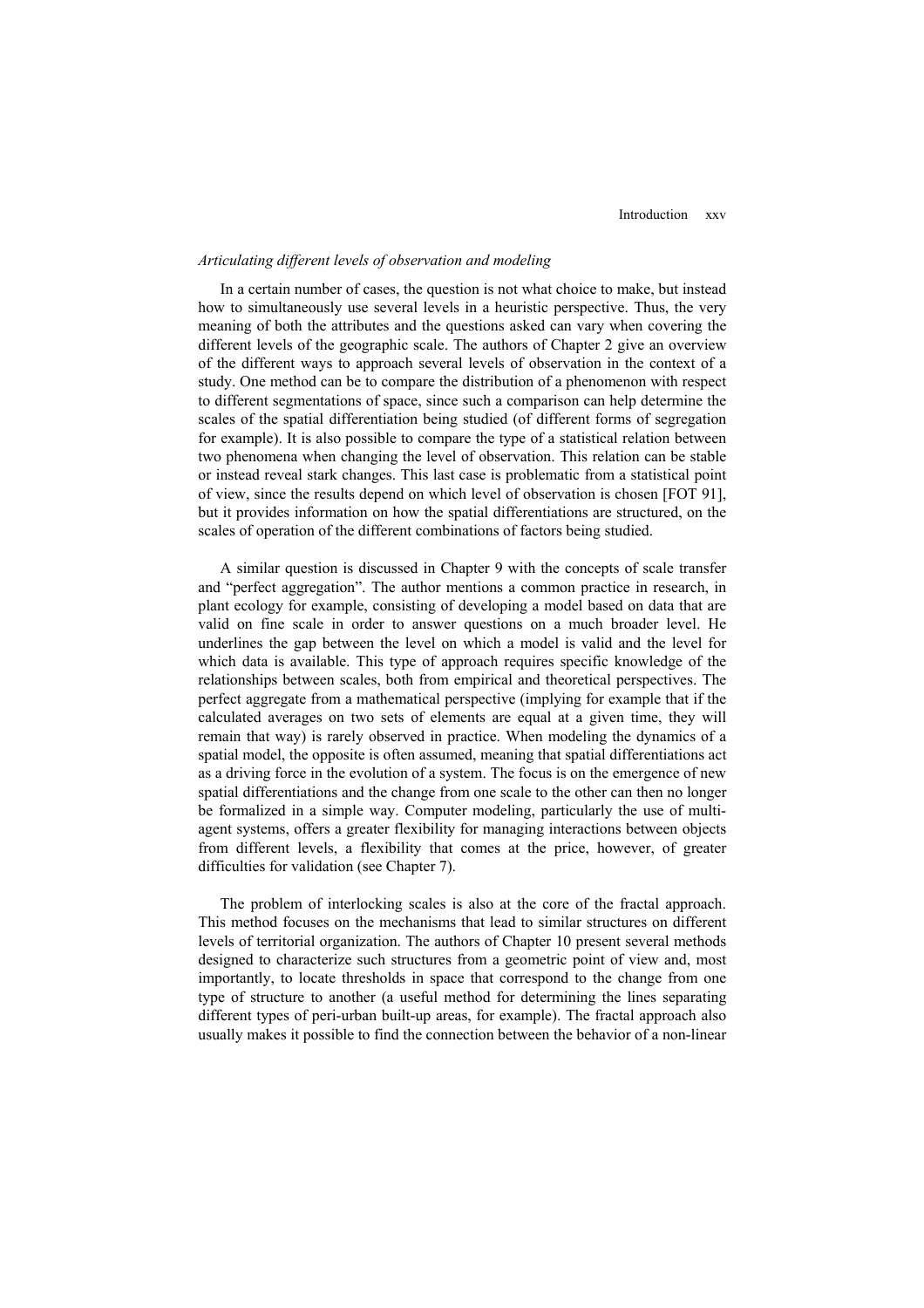#### xxvi Models in Spatial Analysis

dynamic system and the type of objects produced by this system. The different steps presented in this chapter are therefore also very useful for characterizing and comparing the structures simulated using dynamic models with the spatial structures that are observed.

Another approach consists of simultaneously formalizing, within a same process, mechanisms related to different scales. They can be integrated into one same model, with for example migration choices formalized on the level of individuals, and residential appeal formalized on the level of municipalities (see Chapter 6). It is also possible to pair up models operating in parallel, for example, by simulating on one hand the potential for change in land occupation in one cell based on the neighborhood, and on the other hand the preferences of individuals for residential choice (see Chapter 8). In each case, the difficulty lies in having to make hypotheses on the type of the feedback between the two levels that are considered.

Multi-scale approaches and the modeling of spatial interactions thus constitute the major themes of this book. Although they deal with different topics and objects, the authors all deal with questions about the organization of space and its role in the dynamics of the phenomena that are studied. The diversity of backgrounds among the authors and of the ways of approaching the problem of space gives an idea of how broad the field of spatial analysis is, and shows the advantage in this field of an interdisciplinary perspective.

# **Bibliography**

- [BEN 04] BENENSON I., TORRENS P.M., *Geosimulation: Automata-based Modeling of Urban Phenomena*, Wiley, 2004.
- [BRU 92] BRUNET R., FERRAS R., THERY H., *Les mots de la géographie*, RECLUS-La documentation Française, Collection Dynamiques du territoire, Montpellier-Paris, 1992.
- [CHA 95] CHARRE J., *Statistique et territoire*, RECLUS, Collection espaces mode d'emploi, Montpellier, 1995
- [CHE 95] CHEYLAN J.-P., LARDON S., MATHIAN H., SANDERS L., "Les problématiques de l'espace et du temps et les SIG", *Revue Internationale de Géomatique*, vol. 4, no. 3-4, p. 287-305, 1995.
- [DAU 95] DAUPHINE A., *Chaos, fractales et dynamiques en géographie*, RECLUS, Espaces modes d'emploi, Montpellier, 1995.
- [FOT 91] FOTHERINGHAM A.S., WONG D.W.S., "The modifiable areal unit problem in multivariate statistical analysis", *Environment and Planning A*, p. 1025-1044, 1991.
- [HAG 65] HAGGETT P., *Locational Analysis in Modern Geography*, Arnold, London, 1965.